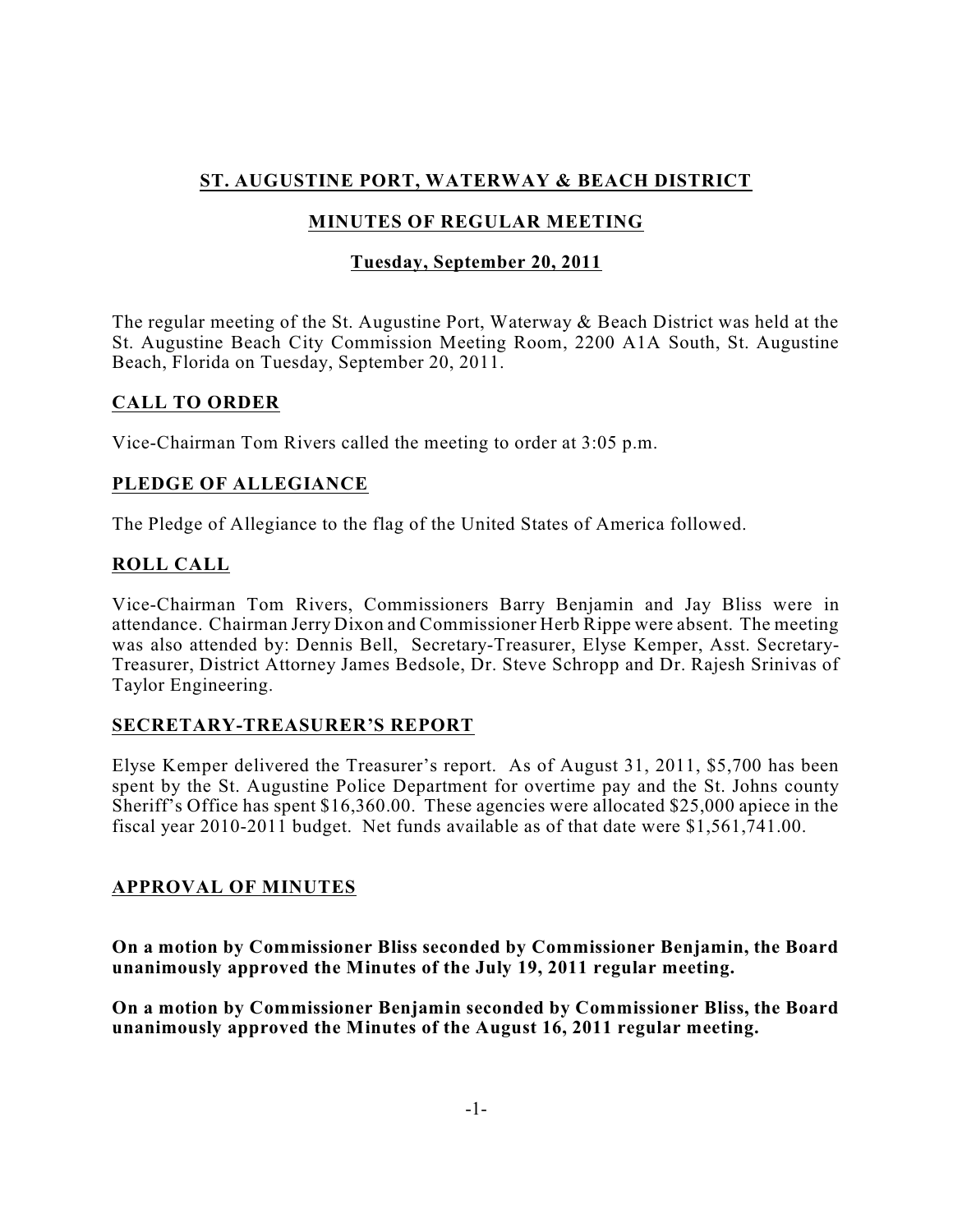### **ENGINEERING REPORT**

Dr. Steve Schropp and Dr. Rajesh Srinivas delivered the engineering report on behalf of Taylor Engineering. Dr. Schropp announced the new President of Taylor Engineering is Jim Marino. He then reported that the new Marker 15 is in place in Salt Run and that the invoice for the work has been forwarded to the Secretary for payment.

Dr. Schropp then shared the results of the geotechnical report on Summer Haven River. The sand in the river is suitable for beach placement and the project to rehabilitate the river is technically feasible. Dr. Schropp said the next steps are to locate sponsors for the project and complete the design.

#### **Chairman Dixon arrived at 3:10 p.m.**

Commissioner Bliss asked about the total cost of the project. Dr. Schropp said construction costs could approach 2.5 million dollars based on the removal or relocation of 250,000 cubic yards of sand at \$10 per yard.

Chairman Dixon asked what the combined design/permit phase would cost and how long it would require. Dr. Schropp said the design and permitting phase could cost as much as \$150,000 depending on the extent of testing demanded by the permitting agency.

Commissioner Benjamin asked how the project would find a sponsor. According to Dr. Schropp, a project such as this is normally sponsored by the County, the Water Management District, the Port District or NERR. Chairman Dixon and Commissioner Benjamin agreed that the logical sponsor would be St. Johns County.

Dr. Srinivas then addressed the Board and provided depth survey information for the St. Augustine Inlet. He compared information from surveys completed in 1974, 1994 and 2011 and noted the deepest portion of the inlet channel has gradually moved to the south as sand has accreted on Porpoise Point. Chairman Dixon said the information vindicates his belief that dredging the north side of the Inlet will reduce scouring along the south jetty.

Vice-Chairman Rivers commented that the gradual buildup of sand on the north side of the Inlet has almost completely covered up the jetty there. In response to a question by Commissioner Bliss, Dr. Srinivas said the data shows little change in the contour of the Inlet channel from 1994 to 2011. This indicates the Inlet reached an equilibrium but it could be upset by an event such as a storm which could cause the collapse of the south jetty.

In response to further questioning from Commissioner Bliss and Chairman Dixon, Dr. Srinivas added that current dredging, when completed, will further relieve pressure on the south jetty and may yield another decade of safety for that structure.

Joe Stephenson, St. Johns County Public Works Director, said the controversy surrounding dredging plans for the Inlet have been settled and that all parties have joined in an agreement allowing the immediate removal of 2.1 million cubic yards of sand from the Inlet, Porpoise Point and the south ebb shoal. He added that the agreement calls for an updated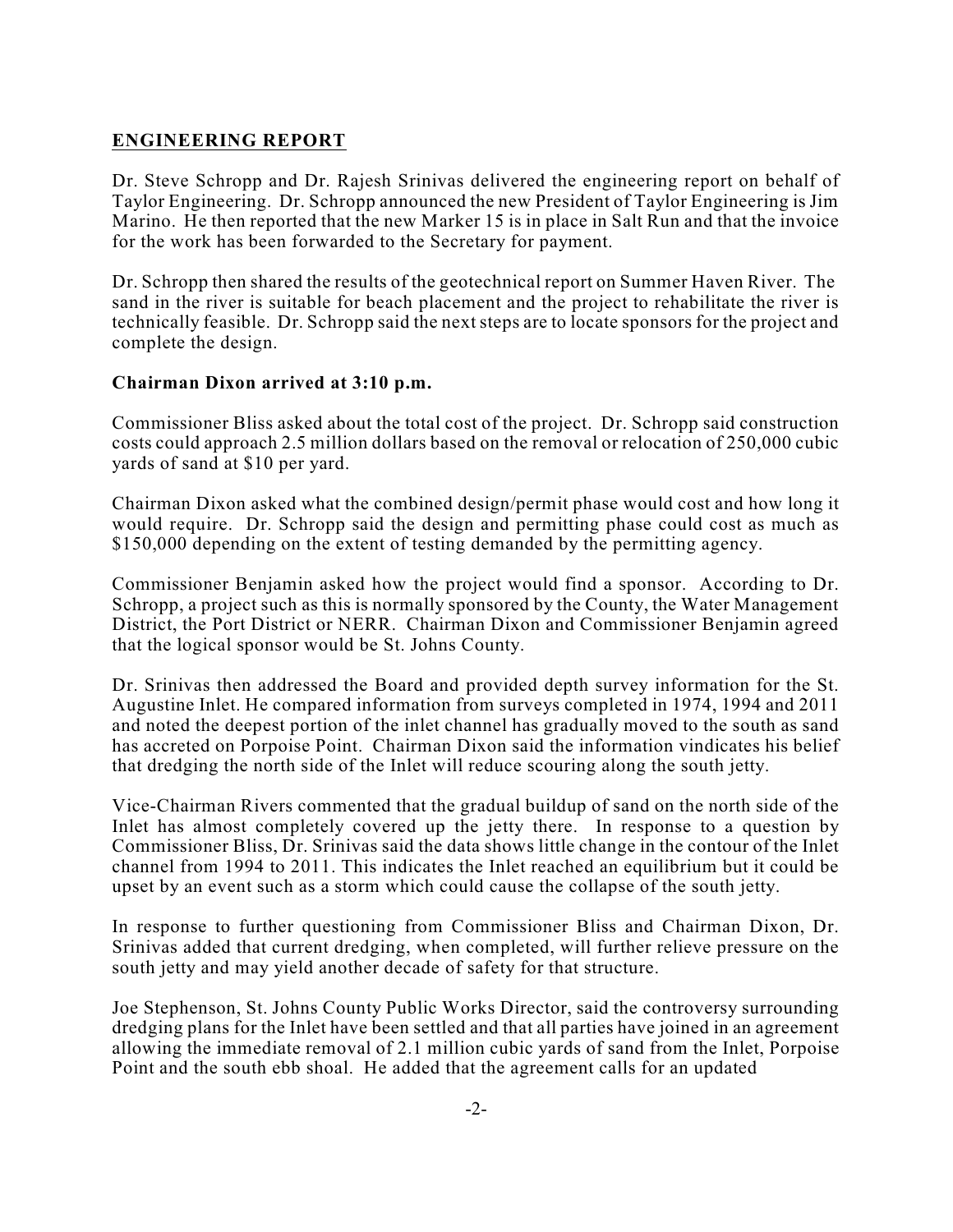Inlet Management Plan but does not specifically require the District to fund such an update. Andy Ames, St. Johns County Engineer, added if the District updates the IMP, much more information will be available after the next round of dredging and it may be more costeffective to wait for that project to be completed before beginning a revision of the IMP.

In response to questioning by Commissioner Bliss, Mr. Ames said the total dredging project cost is in excess of 20 million dollars, with most of the funding coming from federal sources.

Commissioners then discussed comments associated with Commissioner Bliss which appeared on a maritime internet blog known as Cruisers Net. Commissioner Bliss explained that he had provided some Inlet data to Cruisers Net and that comments which appeared along with the data on the internet had been added by the editor of the website. The editorial comments could be interpreted as negatively portraying conditions in St. Augustine Inlet and other members of the Board complained to Commissioner Bliss.

Commissioner Dixon also mentioned a letter he received from FIND Commissioner Carl Blow complaining Commissioner Bliss had interposed himself in the relationship between FIND, St. Johns County, and the ACOE. Commissioner Bliss said his effort was not meant to intervene in any way but only to keep a channel of communication open between the Board and those agencies. Commissioner Rivers said no commissioner should be trying to represent the interests of the Board without having been delegated the authority to do so. Commissioner Benjamin said Board members should be certain to clarify whether their comments to the public are made as individual citizens or whether they actually represent the Board. Commissioner Bliss said he reserves the right to responsibly speak and advocate for local maritime interests. Commissioner Dixon said the District probably needs a policy to help guide commissioners in making public comments.

Commissioner Bliss then discussed the events leading to the discovery of the shoaling of St. Augustine Inlet, which is now very evident to informed mariners. He said the Coast Guard's Notice to Mariners now describes the Inlet as prone to "shoaling" instead of its previous description as "dangerous shoaling". He said part of the District's responsibilities include monitoring the Inlet and that there was no system in place to do so.

Commissioner Dixon said the Coast Guard hasthe responsibility for marking and monitoring the Inlet and that the District should not try to step into that role. He added that there is no substitute for prudent navigation skills and cited the intercoastal waterway as an example of a shallow water body that most mariners manage to safely navigate.

#### **OLD BUSINESS**

No old business was discussed.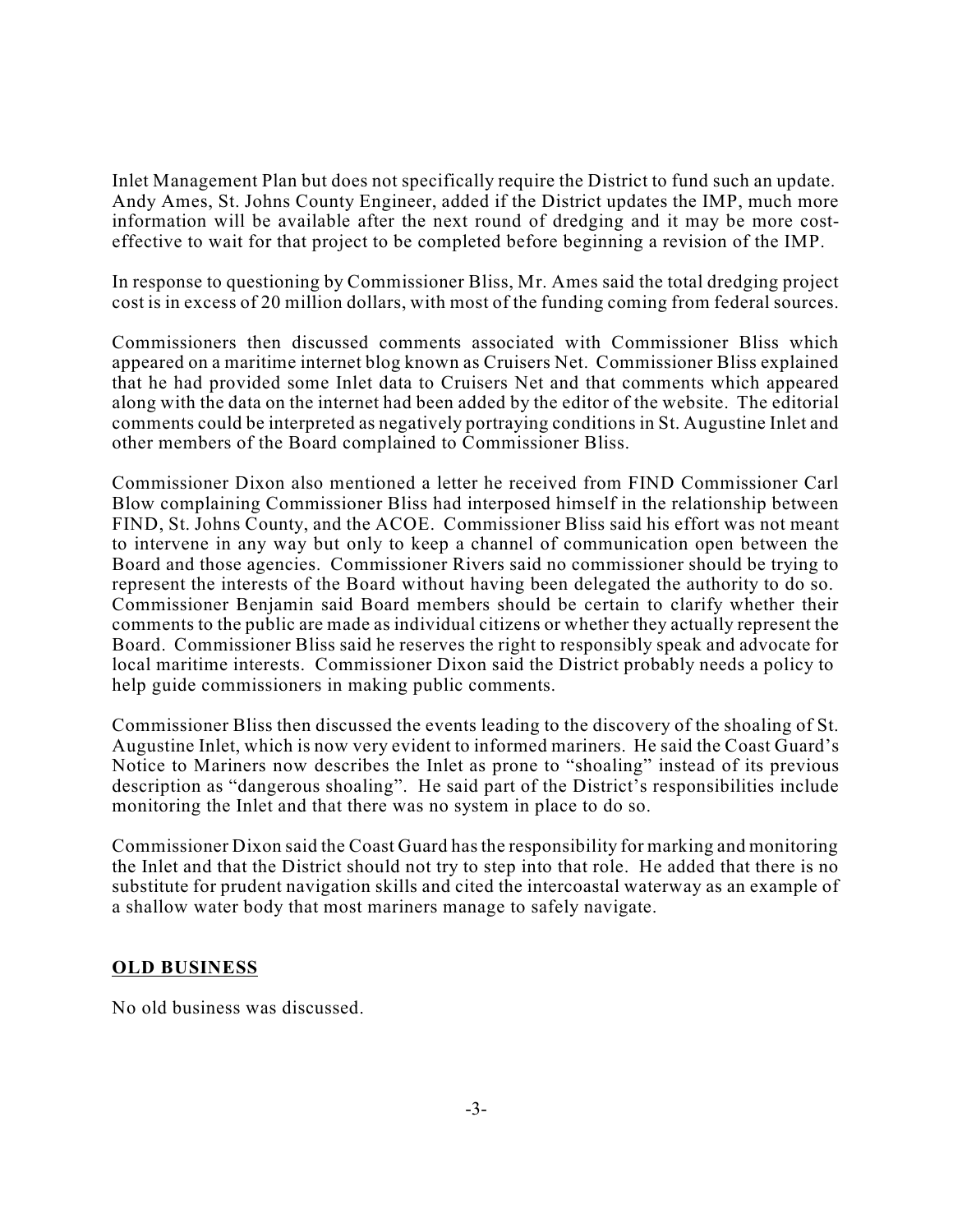## **NEW BUSINESS**

### **A. Discussion regarding District Projects for the Upcoming Fiscal Year.**

Elyse Kemper opened discussion of the District's budget by informing the Board they needed to decide which items to keep on the list of special projects for the coming year. Commissioner Rivers said he did not believe the Regatta of Lights should be on the list. Commissioner Benjamin agreed. Chairman Dixon then directed Ms. Kemper to move the money allocated for the Regatta of Lights to the overtime pay budget for the St. Augustine Police Department.

Commissioner Benjamin then directed discussion to the funds budgeted for the Summer Haven River project. He questioned whether any agency had agreed to sponsor the project. Chairman Dixon reported a meeting he had with St. Johns County Commissioner Mark Minor. He said the County may be willing to allow the use of its beach and dune permit for the placement of sand from the river. Dr. Schropp agreed and said the County has indicated it would expect the District to bear the cost of design and permitting, regardless of how construction costs are paid.

Linda Ginn, 9051 Gene Johnson Road, addressed the Board and said she agrees with Chairman Dixon that the County will probably sponsor the project and allow use of its permit if the Port will take care of design and permitting costs.

### **B. Trash Buster Program.**

No one appeared to discuss this item.

### **PUBLIC COMMENT**

B.J. Kalaidi advised the Board to use District funds for Inlet maintenance or updating the IMP and to avoid giving the City of St. Augustine any financial help to rebuild its seawall. She said the City has already found sources for funds and does not need District funds. Commissioner Dixon said the City has not asked for any funds but that the District's charter authorizes it to build or contribute to the construction of marine improvements such as seawalls and bulkheads.

Officer Steve Zukowski, Florida Fish and Wildlife Conservation, reported that no new derelict vessels have appeared in the last month and that those which remain will soon be removed. He then related the harrowing tale of two men who, despite being warned against it, took a 9-foot dingy into the intercoastal in tropical storm conditions. The results thankfully were not fatal, but did cost the taxpayers a lot of money. The boaters were not issued citations.